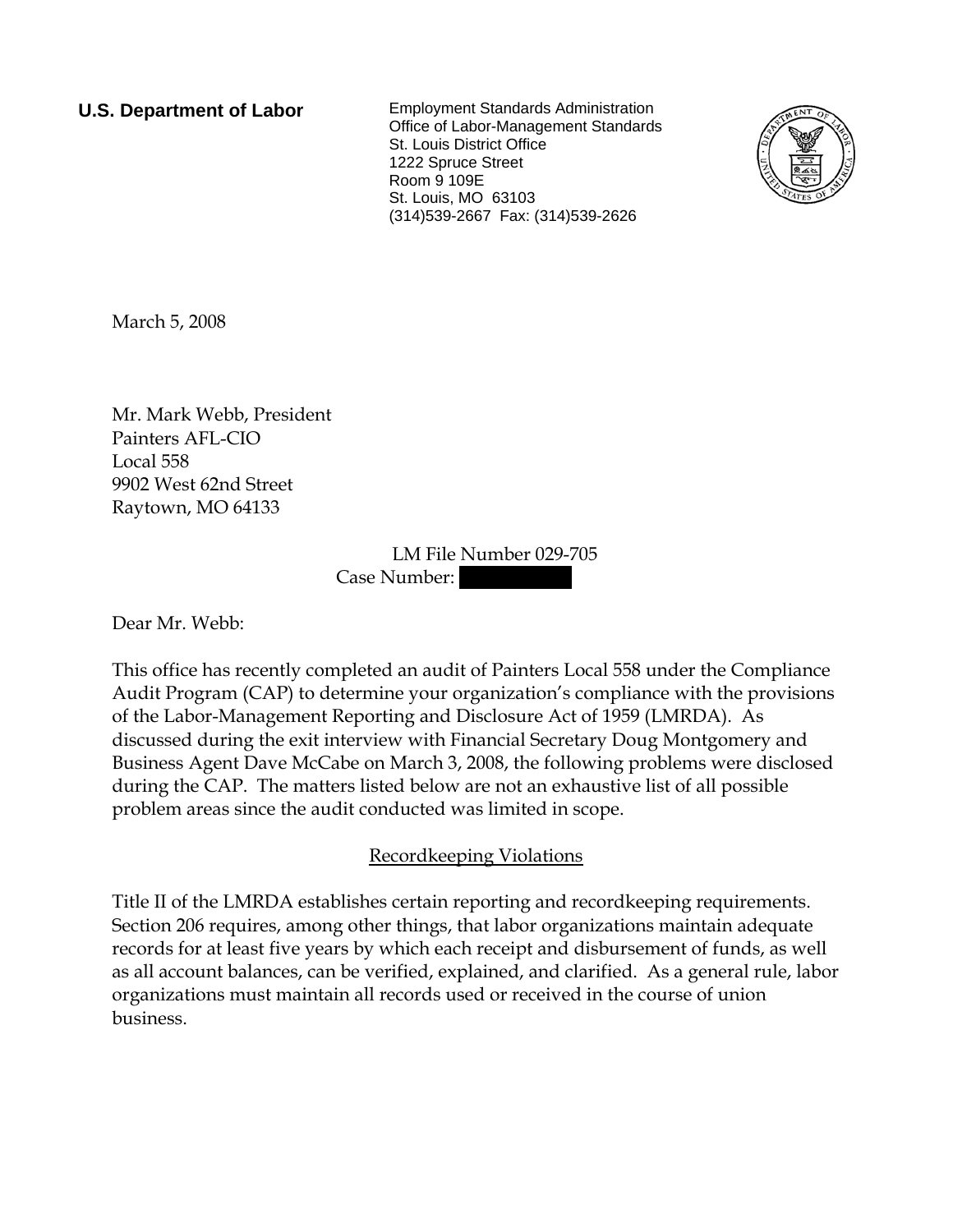Mr. Mark Webb March 5, 2008 Page 2 of 3

For disbursements, this includes not only original bills, invoices, receipts, vouchers, and applicable resolutions, but also documentation showing the nature of the union business requiring the disbursement, the goods or services received, and the identity of the recipient(s) of the goods or services. In most instances, this documentation requirement can be satisfied with a sufficiently descriptive expense receipt or invoice. If an expense receipt is not sufficiently descriptive, a union officer or employee should write a note on it providing the additional information. For money it receives, the labor organization must keep at least one record showing the date, amount, purpose, and source of that money. The labor organization must also retain bank records for all accounts.

The audit of Local 558's 2007 records revealed the following recordkeeping violations:

1. Lost Wages

Local 558 did not retain adequate documentation for lost wage reimbursement payments to President Mark Webb and Trustee Fred Williams totaling at least \$426.85. The union must maintain records in support of lost wage claims that identify each date lost wages were incurred, the number of hours lost on each date, the applicable rate of pay, and a description of the union business conducted. The OLMS audit found that Local 558 did not identify on the lost wage vouchers the pay rate and location of the union business.

2. Disposition of Property

The union must report the value of any union property (including t-shirts) on hand at the beginning and end of each year in Item 30 (Other Assets) of the LM-3. The union must retain an inventory or similar record of property on hand to verify, clarify, and explain the information that must be reported in Item 30. Local 558 did not maintain an inventory of t-shirts sold to members and did not maintain all duplicate receipts from t-shirt purchases. Some receipts that were not recorded showed up on deposit slips and bank statements. The union must record in at least one record the date and amount received from each sale of union hats, jackets and other items.

3. Information not Recorded in Meeting Minutes

Article XXI of the local's bylaws requires all money disbursed out of the general fund, with the exception of monies owed the general office, the District Council,